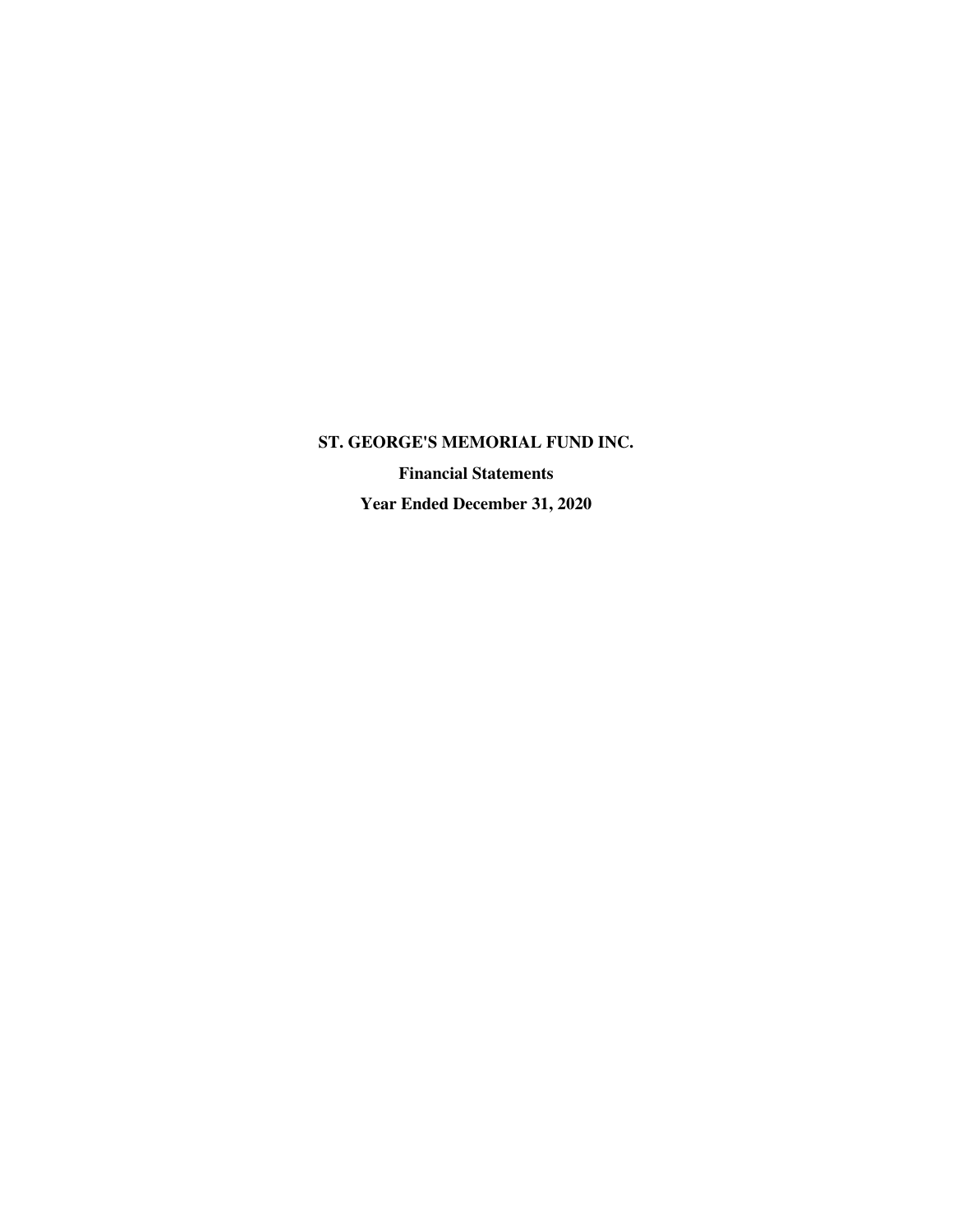# **Index to Financial Statements**

|                                        | Page    |
|----------------------------------------|---------|
| INDEPENDENT AUDITORS' REPORT           | $1 - 2$ |
| FINANCIAL STATEMENTS                   |         |
| <b>Statement of Financial Position</b> | 3       |
| Statement of Revenue and Expenses      | 4       |
| Statement of Changes in Net Assets     | 5       |
| <b>Statement of Cash Flow</b>          | 6       |
| Notes to Financial Statements          | $7 - 9$ |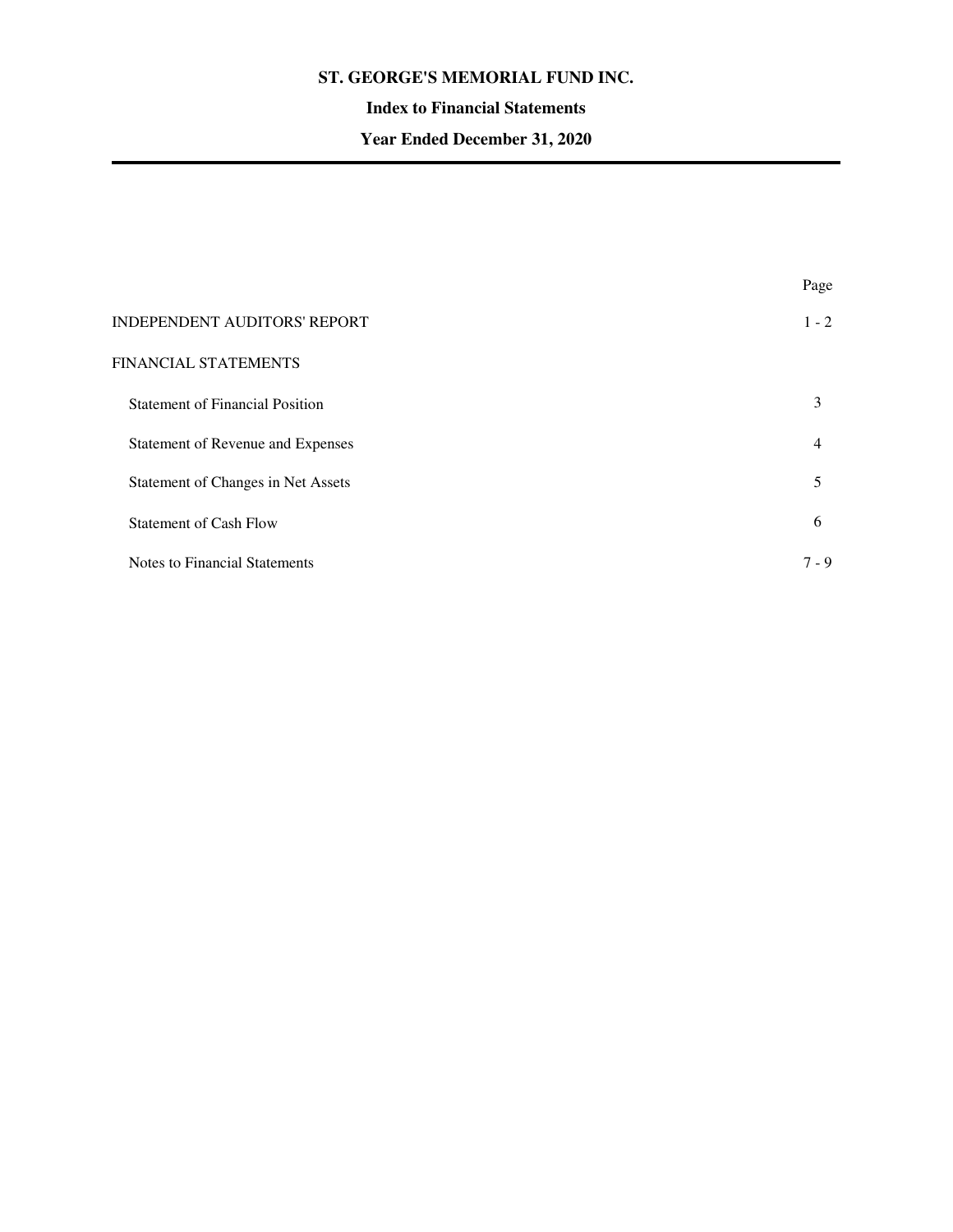

# **INDEPENDENT AUDITORS' REPORT**

To the Directors of St. George's Memorial Fund Inc.

### *Qualified Opinion*

We have audited the financial statements of St. George's Memorial Fund Inc. (the Organization), which comprise the statement of financial position as at December 31, 2020, and the statements of revenue and expenses, changes in net assets and cash flow for the year then ended, and notes to the financial statements, including a summary of significant accounting policies.

In our opinion, except for the possible effects of the matter described in the *Basis for Qualified Opinion* section of our report, the accompanying financial statements present fairly, in all material respects, the financial position of the Organization as at December 31, 2020, and the results of its operations and its cash flow for the year then ended in accordance with Canadian accounting standards for not-for-profit organizations.

### *Basis for Qualified Opinion*

In common with many charitable organizations, the organization derives revenue from donations the completeness of which is not susceptible of satisfactory audit verification. Accordingly, our verification of these revenues was limited to the amounts recorded in the records of the organization and we were not able to determine whether any adjustments might be necessary to contributions, excess of revenues over expenses, current assets and net assets. Our audit opinion on the financial statements for the year ended December 31, 2020 was modified accordingly because of the possible effects of this limitation of scope.

We conducted our audit in accordance with Canadian generally accepted auditing standards. Our responsibilities under those standards are further described in the *Auditors' Responsibilities for the Audit of the Financial Statements* section of our report. We are independent of the Organization in accordance with the ethical requirements that are relevant to our audit of the financial statements in Canada, and we have fulfilled our other ethical responsibilities in accordance with those requirements. We believe that the audit evidence we have obtained is sufficient and appropriate to provide a basis for our qualified audit opinion.

#### *Responsibilities of Management and Those Charged with Governance for the Financial Statements*

Management is responsible for the preparation and fair presentation of the financial statements in accordance with Canadian accounting standards for not-for-profit organizations, and for such internal control as management determines is necessary to enable the preparation of financial statements that are free from material misstatement, whether due to fraud or error.

In preparing the financial statements, management is responsible for assessing the Organization's ability to continue as a going concern, disclosing, as applicable, matters relating to going concern and using the going concern basis of accounting unless management either intends to liquidate the Organization or to cease operations, or has no realistic alternative but to do so.

Those charged with governance are responsible for overseeing the Organization's financial reporting process.

*(continues)*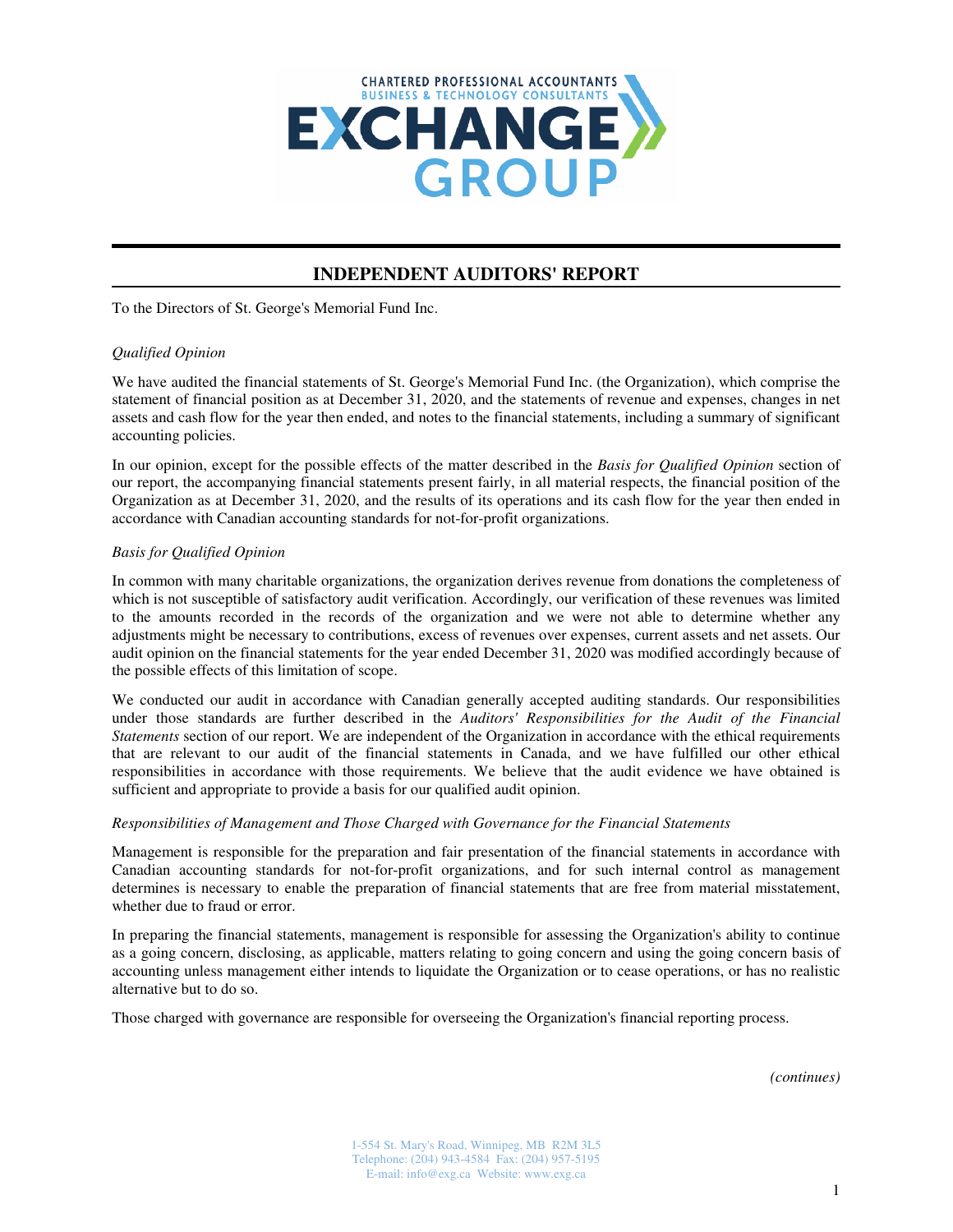#### Independent Auditors' Report to the Directors of St. George's Memorial Fund Inc. *(continued)*

#### *Auditors' Responsibilities for the Audit of the Financial Statements*

Our objectives are to obtain reasonable assurance about whether the financial statements as a whole are free from material misstatement, whether due to fraud or error, and to issue an auditors' report that includes our opinion. Reasonable assurance is a high level of assurance, but is not a guarantee that an audit conducted in accordance with Canadian generally accepted auditing standards will always detect a material misstatement when it exists. Misstatements can arise from fraud or error and are considered material if, individually or in the aggregate, they could reasonably be expected to influence the economic decisions of users taken on the basis of these financial statements. As part of an audit in accordance with Canadian generally accepted auditing standards, we exercise professional judgment and maintain professional skepticism throughout the audit. We also:

- Identify and assess the risks of material misstatement of the financial statements, whether due to fraud or error, design and perform audit procedures responsive to those risks, and obtain audit evidence that is sufficient and appropriate to provide a basis for our opinion. The risk of not detecting a material misstatement resulting from fraud is higher than for one resulting from error, as fraud may involve collusion, forgery, intentional omissions, misrepresentations, or the override of internal control.
- Obtain an understanding of internal control relevant to the audit in order to design audit procedures that are appropriate in the circumstances, but not for the purpose of expressing an opinion on the effectiveness of the Organization's internal control.
- Evaluate the appropriateness of accounting policies used and the reasonableness of accounting estimates and related disclosures made by management.
- Conclude on the appropriateness of management's use of the going concern basis of accounting and, based on the audit evidence obtained, whether a material uncertainty exists related to events or conditions that may cast significant doubt on the Organization's ability to continue as a going concern. If we conclude that a material uncertainty exists, we are required to draw attention in our auditors' report to the related disclosures in the financial statements or, if such disclosures are inadequate, to modify our opinion. Our conclusions are based on the audit evidence obtained up to the date of our auditors' report. However, future events or conditions may cause the Organization to cease to continue as a going concern.
- Evaluate the overall presentation, structure and content of the financial statements, including the disclosures, and whether the financial statements represent the underlying transactions and events in a manner that achieves fair presentation.

We communicate with those charged with governance regarding, among other matters, the planned scope and timing of the audit and significant audit findings, including any significant deficiencies in internal control that we identify during our audit.

# Exchange

Chartered Professional Accountants LLP Winnipeg, Manitoba June 30, 2021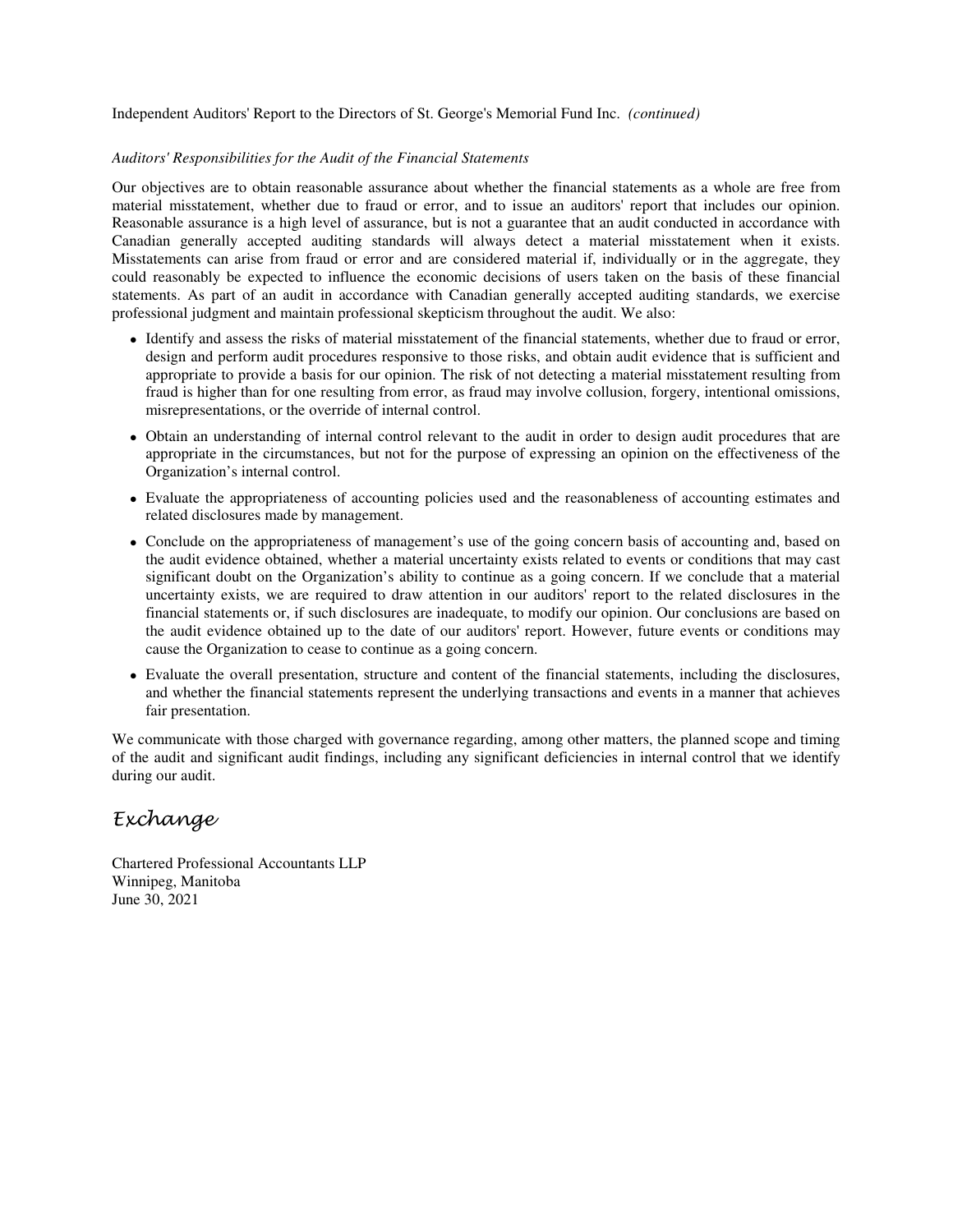## **Statement of Financial Position**

## **December 31, 2020**

|                                                            | 2020 |                 |    | 2019          |  |
|------------------------------------------------------------|------|-----------------|----|---------------|--|
| <b>ASSETS</b>                                              |      |                 |    |               |  |
| <b>CURRENT</b><br>Cash<br>GST receivable                   | \$   | 17,836<br>1,854 | \$ | 35,777<br>889 |  |
|                                                            |      | 19,690          |    | 36,666        |  |
| LONG TERM INVESTMENTS (Notes 2, 4)                         |      | 1,020,384       |    | 1,015,145     |  |
|                                                            | \$   | 1,040,074       | \$ | 1,051,811     |  |
| <b>LIABILITIES</b>                                         |      |                 |    |               |  |
| <b>CURRENT</b><br>Accounts payable and accrued liabilities | \$   | 6,198           | \$ | 4,502         |  |
| <b>NET ASSETS</b>                                          |      | 1,033,876       |    | 1,047,309     |  |
|                                                            | \$   | 1,040,074       | \$ | 1,051,811     |  |

## **ON BEHALF OF THE BOARD**

\_\_\_\_\_\_\_\_\_\_\_\_\_\_\_\_\_\_\_\_\_\_\_\_\_\_\_\_\_ *Director*

\_\_\_\_\_\_\_\_\_\_\_\_\_\_\_\_\_\_\_\_\_\_\_\_\_\_\_\_\_ *Director*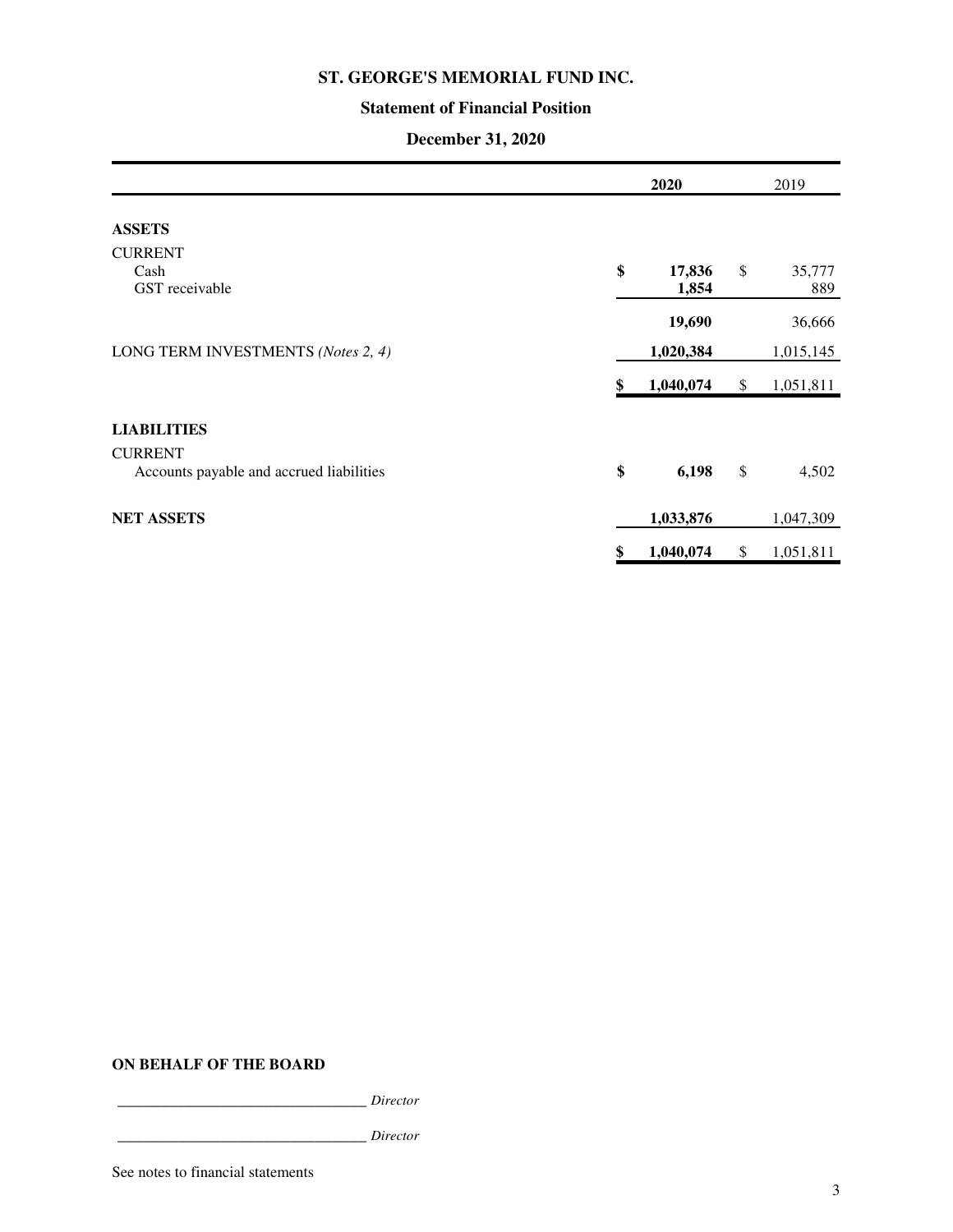## **Statement of Revenue and Expenses**

|                                                                    | 2020            | 2019          |
|--------------------------------------------------------------------|-----------------|---------------|
| <b>REVENUE</b>                                                     |                 |               |
| <b>Dividends</b>                                                   | \$<br>46,771    | \$<br>38,279  |
| Charitable donations                                               | 5,471           | 45,756        |
| Interest                                                           | 4,489           | 5,435         |
| Life insurance donations ( <i>Note</i> 5)                          | 3,659           | 3,609         |
|                                                                    | 60,390          | 93,079        |
| <b>EXPENSES</b>                                                    |                 |               |
| Donation for repairs and maintenance made to Parish of St. George, |                 |               |
| Crescentwood (Note 6)                                              | 27,649          | 34,576        |
| Interest and bank charges                                          |                 | 133           |
| Life insurance premiums (Note 5)                                   | 3,912           | 3,844         |
| Office supplies and miscellaneous                                  |                 | 105           |
| Portfolio management fees                                          | 9,732           | 8,451         |
| Professional fees                                                  | 4,600           | 4,641         |
|                                                                    | 45,893          | 51,750        |
| <b>EXCESS OF REVENUE OVER EXPENSES BEFORE OTHER</b>                |                 |               |
| <b>INCOME</b>                                                      | 14,497          | 41,329        |
| OTHER INCOME (EXPENSES)                                            |                 |               |
| Loss on disposal of investments                                    | (16, 155)       |               |
| Change in market value of marketable securities                    | (11,775)        | 93,464        |
|                                                                    | (27, 930)       | 93,464        |
| <b>EXCESS (DEFICIENCY) OF REVENUE OVER EXPENSES</b>                | \$<br>(13, 433) | \$<br>134,793 |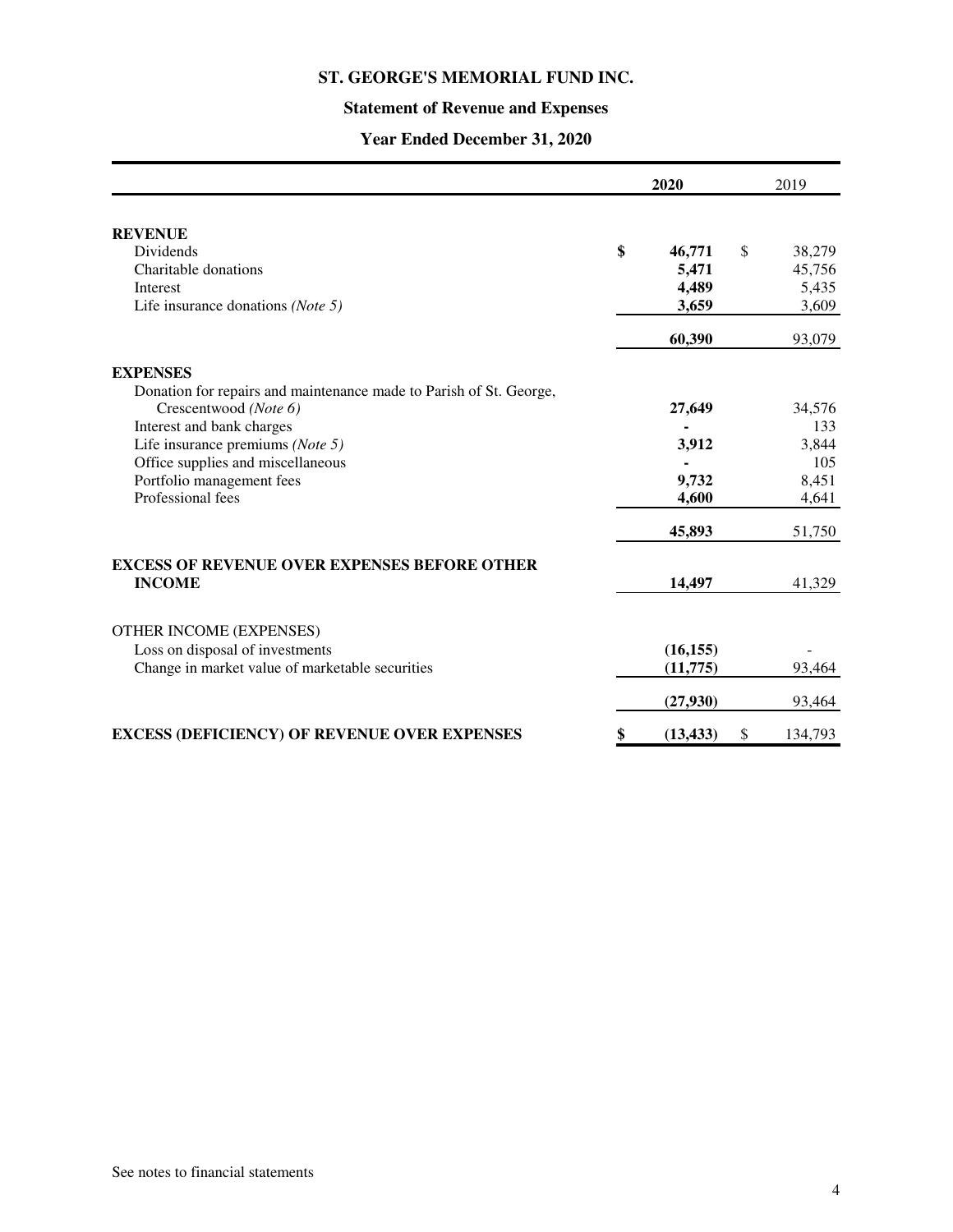## **Statement of Changes in Net Assets**

|                                              |   | 2020           | 2019      |
|----------------------------------------------|---|----------------|-----------|
|                                              |   |                |           |
| <b>NET ASSETS - BEGINNING OF YEAR</b>        | S | $1,047,309$ \$ | 912,516   |
| EXCESS (DEFICIENCY) OF REVENUE OVER EXPENSES |   | (13, 433)      | 134,793   |
| NET ASSETS - END OF YEAR                     |   | $1,033,876$ \$ | 1,047,309 |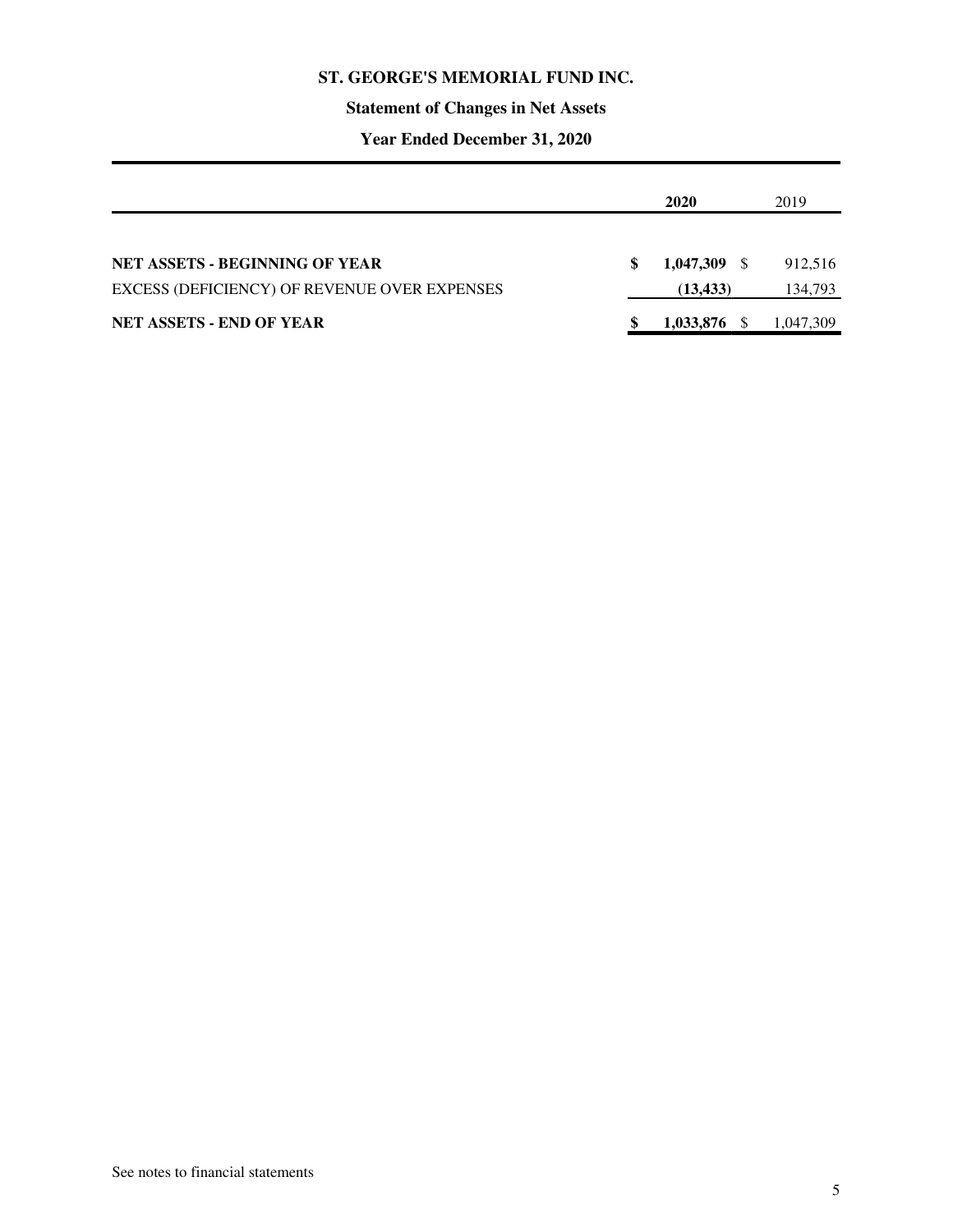## **Statement of Cash Flow**

|                                                                               | 2020         |    |                 |
|-------------------------------------------------------------------------------|--------------|----|-----------------|
| <b>OPERATING ACTIVITIES</b><br>Cash receipts from donations and other sources | \$<br>4,504  | \$ | 46,196          |
| Cash paid to suppliers                                                        | (40, 534)    |    | (81, 662)       |
| Interest received                                                             | 4,489        |    | 5,435           |
| Dividends received<br>Interest paid                                           | 37,300       |    | 38,279<br>(133) |
|                                                                               |              |    |                 |
| Cash flow from operating activities                                           | 5,759        |    | 8,115           |
| <b>INVESTING ACTIVITIES</b>                                                   |              |    |                 |
| Proceeds from sale of marketable securities                                   | 20,341       |    | 25,142          |
| Purchase of marketable securities                                             | (44, 041)    |    | (1,510)         |
| Cash flow from (used by) investing activities                                 | (23,700)     |    | 23,632          |
| <b>INCREASE (DECREASE) IN CASH</b>                                            | (17, 941)    |    | 31,747          |
| <b>CASH - BEGINNING OF YEAR</b>                                               | 35,777       |    | 4,030           |
| <b>CASH - END OF YEAR</b>                                                     | \$<br>17,836 | \$ | 35,777          |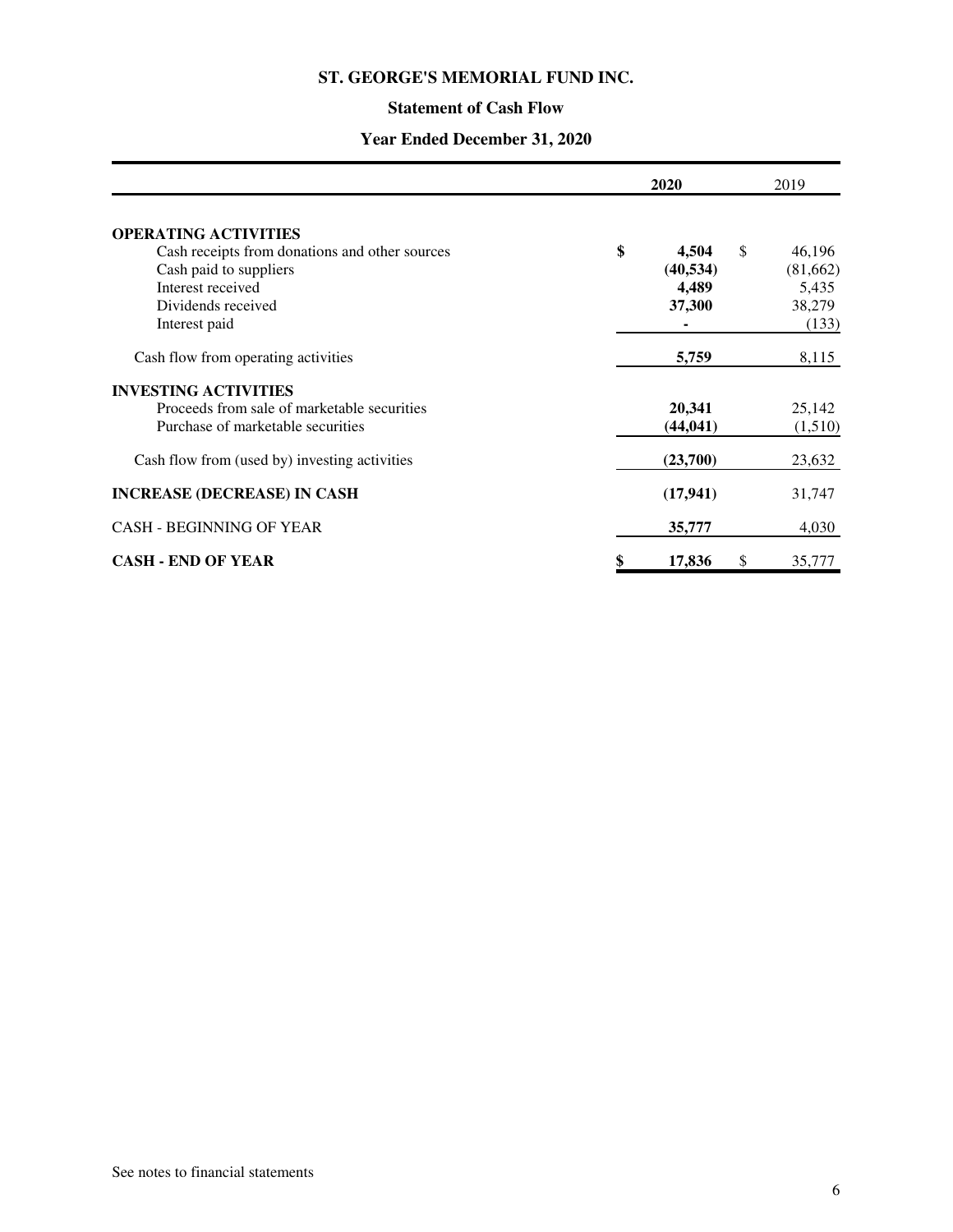## **Notes to Financial Statements**

## **Year Ended December 31, 2020**

#### 1. DESCRIPTION OF OPERATIONS

St George's Memorial Fund Inc. was incorporated as a non-profit corporation without share capital on December 16, 1983 for the purpose of raising and managing funds to ensure the capital assets of the Anglican Church of Canada, Parish of St George, Crescentwood, are maintained to an appropriate standard. The Memorial Fund is a registered public foundation and is exempt from income tax under Section 149 (1) (f) of the Income Tax Act .

### 2. SUMMARY OF SIGNIFICANT ACCOUNTING POLICIES

The financial statements have been prepared in accordance with Accounting Standards for Not-for-Profit Organizations. Because a precise determination of many assets and liabilities is dependent upon future events, the preparation of financial statements for a period necessarily involves the use of estimates which have been made using careful judgement. The financial statements have, in management's opinion, been properly prepared within the reasonable limits of materiality and within the framework of the significant accounting policies summarized below:

#### Financial instruments policy

Financial instruments are recorded at fair value when acquired or issued. In subsequent periods, financial assets with actively traded markets are reported at fair value, with any unrealized gains and losses reported in income. All other financial instruments are reported at amortized cost, and tested for impairment at each reporting date. Transaction costs on the acquisition, sale, or issue of financial instruments are expensed when incurred.

## Revenue Recognition

The Memorial Fund follows the deferral method of accounting for revenue. Donations are recorded as revenue when received. All other revenue and expenditures are recorded on the accrual basis of accounting.

#### Contributed Services

A large number of people have contributed significant amounts of time to the activities of St. George's Memorial Fund Inc., without compensation. The financial statements do not reflect those contributed services because, although clearly substantial, no reliable basis exists for determining an appropriate amount.

### 3. FINANCIAL INSTRUMENTS

The Memorial Fund is exposed to various risks through its financial instruments and has a comprehensive risk management framework to monitor, evaluate and manage these risks. The following analysis provides information about the Memorial Fund's risk exposure and concentration as of December 31, 2020.

## Market risk

Market Risk is the risk that the fair value or future cash flows of a financial instrument will fluctuate because of changes in market prices. Market risk comprises three types of risk: currency rate risk, interest rate risk and other price risk. The Memorial Fund is mainly exposed to interest rate risk and other price risk through its long term investments.

*(continues)*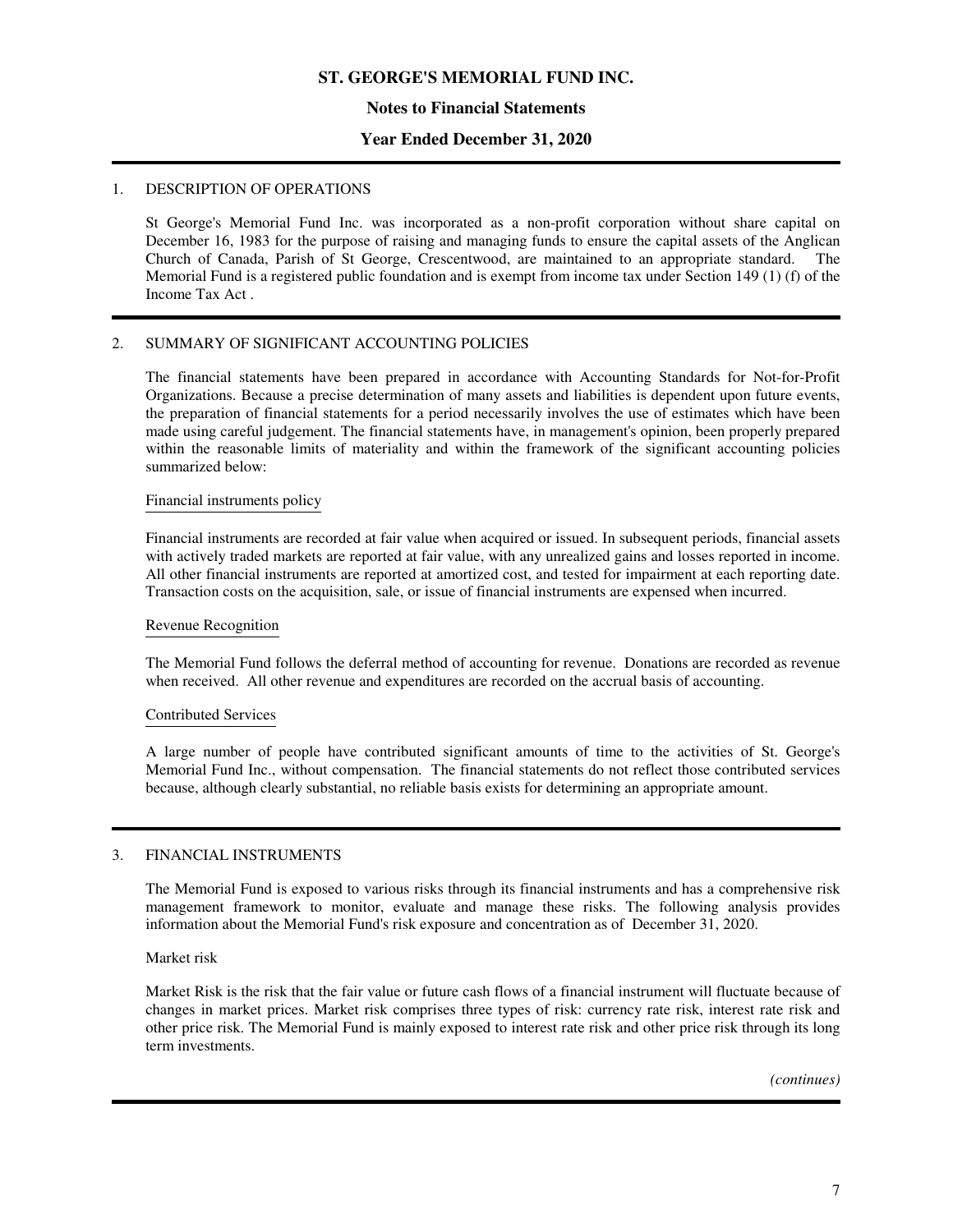## **Notes to Financial Statements**

### **Year Ended December 31, 2020**

## 3. FINANCIAL INSTRUMENTS *(continued)*

Interest rate risk

Interest rate risk is the risk that the value of a financial instrument might be adversely affected by a change in the interest rates. In seeking to minimize the risks from interest rate fluctuations, the organization manages exposure through its normal operating and financing activities. The Memorial Fund is exposed to interest rate risk primarily through its long term investments.

Other price risk

Other price risk is the risk that the fair value or future cash flows of a financial instrument will fluctuate because of changes in market prices (other than those arising from interest rate risk or currency risk), whether those changes are caused by factors specific to the individual financial instrument or it's issuer, or factors affecting all similar financial instruments traded in the market. The Memorial Fund is exposed to other price risk through its investment in pooled equity funds.

#### 4. LONG TERM INVESTMENTS

The fair values of long term investments are as follows:

|                                                                                                                                                                                                                                                                                                                                                                                      |     | <b>Market - 2020</b> |      | $Cost - 2020$ | <b>Market</b> - 2019 | $Cost - 2019$ |
|--------------------------------------------------------------------------------------------------------------------------------------------------------------------------------------------------------------------------------------------------------------------------------------------------------------------------------------------------------------------------------------|-----|----------------------|------|---------------|----------------------|---------------|
|                                                                                                                                                                                                                                                                                                                                                                                      |     |                      |      |               |                      |               |
| Pooled equity funds, bonds & GIC's                                                                                                                                                                                                                                                                                                                                                   | SS. | 1,020,384            | - \$ | 951.456 \$    | $1,015,145$ \$       | 934.442       |
| $\overline{1}$ $\overline{1}$ $\overline{1}$ $\overline{1}$ $\overline{1}$ $\overline{1}$ $\overline{1}$ $\overline{1}$ $\overline{1}$ $\overline{1}$ $\overline{1}$ $\overline{1}$ $\overline{1}$ $\overline{1}$ $\overline{1}$ $\overline{1}$ $\overline{1}$ $\overline{1}$ $\overline{1}$ $\overline{1}$ $\overline{1}$ $\overline{1}$ $\overline{1}$ $\overline{1}$ $\overline{$ |     |                      |      |               | $\cdots$             |               |

Investments are pooled in funds, bonds and GIC's which are managed by RBC Investments.

### 5. LIFE INSURANCE POLICIES

St. George's Memorial Fund Inc. is the owner and beneficiary of nine life insurance policies. Individuals who currently pay the annual premiums receive a charitable donation receipt for those contributions. The Memorial Fund is currently paying the premiums for one such policy. The premiums paid by the individuals have been recorded as expenses of the Memorial Fund, with a corresponding amount shown as donation income. The total death benefit of the policies is approximately \$226,921.

#### 6. RELATED PARTY TRANSACTIONS

The following is a summary of the organization's related party transactions:

|                                                                                                                                                     | 2020 |        | 2019   |  |
|-----------------------------------------------------------------------------------------------------------------------------------------------------|------|--------|--------|--|
| Parish of St. George, Crescentwood<br>(The organizations are related as Parish of St. George,<br>Crescentwood owns St. George's Memorial Fund Inc.) |      |        |        |  |
| Donations                                                                                                                                           |      | 27,649 | 34.576 |  |
|                                                                                                                                                     |      |        |        |  |